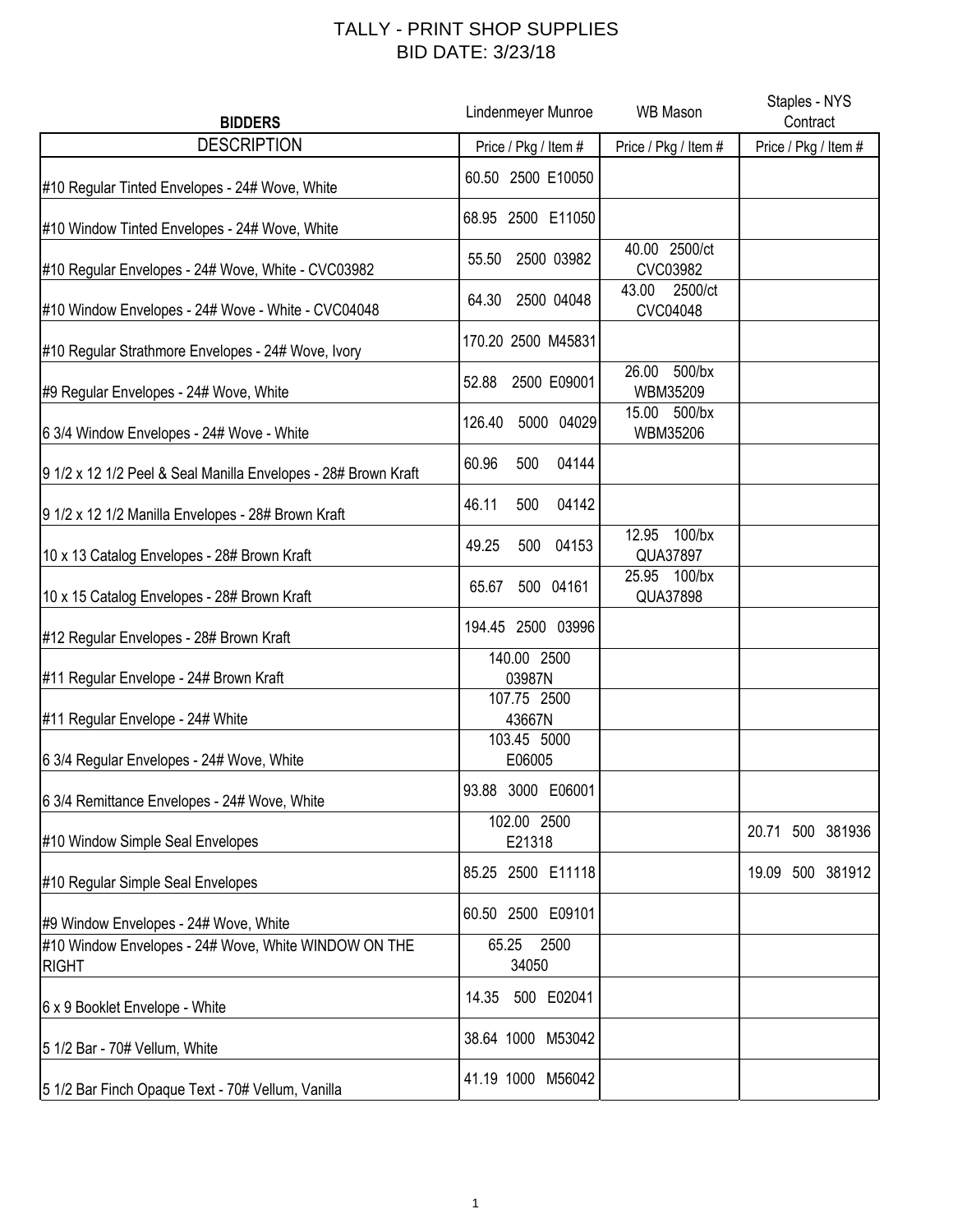## TALLY - PRINT SHOP SUPPLIES BID DATE: 3/23/18

| 8 1/2 x 14 20# Hammermill Fore MP - Color                        | 5000<br>72.50<br>varies    | 57.50 5000/ct<br>CASMP2204XX  | 500 6.71 blue 640194 /<br>7.01 canary 640192 /<br>ivory 640195 / goldenrod<br>640196 / orchid 640197 |
|------------------------------------------------------------------|----------------------------|-------------------------------|------------------------------------------------------------------------------------------------------|
|                                                                  | 1000<br>68.80              |                               |                                                                                                      |
| 11 x 17 65# Mohawk Brite Hue Bristol Cover - Color               | varies                     |                               |                                                                                                      |
| 11 x 17 65# Accent Opaque Digital Smooth Cover - White (#121954) | 1250 12195-<br>71.94<br>4  | 1250/ct<br>57.40<br>HMM121954 |                                                                                                      |
| 11 x 17 67# Springhill Vellum Bristol Cover - Color              | 1000 varies<br>49.00       | 39.84 1000/ct<br>SPHLOX6004   |                                                                                                      |
| 8 1/2 x 11 65# Mohawk Brite Hue Vellum Cover - Color             | 72.30<br>2000<br>varies    |                               |                                                                                                      |
| 8 1/2 x 11 65# Springhill Opaque Offset Cover - Color            | 2500<br>67.75<br>varies    |                               |                                                                                                      |
|                                                                  | 46.70<br>2000              | 34.32 2000/ct                 |                                                                                                      |
| 8 1/2 x 11 67# Springhill Vellum Bristol Cover - Color           | varies                     | SPHLOX6000                    |                                                                                                      |
|                                                                  | 62.50<br>2500              | 52.50 2500/ct                 |                                                                                                      |
| 8 1/2 x 11 90# Springhill Index Digital Cover - Color            | varies                     | SPHLOXX100                    |                                                                                                      |
|                                                                  | 59.30 2500 18856-          |                               |                                                                                                      |
| 8 1/2 x 11 65# Accent Opaque Digital Cover - White               | 0                          |                               |                                                                                                      |
|                                                                  | 68.50<br>2500              |                               |                                                                                                      |
| 11 x 17 60# Springhill Opaque Offset Digital Colors              | varies<br>60.23 1500 1008- | 1500/ct<br>44.70              |                                                                                                      |
| 11 x 17 80# Finch Opaque Smooth - Bright White (#1008-8018)      | 8018                       | FNCH10088018                  |                                                                                                      |
|                                                                  | 54.00<br>5000              | 33.50 5000/ct                 |                                                                                                      |
| 8 1/2 x 11 20# Hammermill Fore MP Colors                         | varies                     | CASMP2201XX                   |                                                                                                      |
|                                                                  | 76.00<br>5000              |                               |                                                                                                      |
| 8 1/2 x 11 20# Mohawk Brite Hue Color                            | varies                     |                               |                                                                                                      |
|                                                                  | 182.10 5000 300-           |                               |                                                                                                      |
| 8 1/2 x 11 24# Strathmore Writing Wove - Ivory                   | 029                        |                               |                                                                                                      |
|                                                                  | 182.10 5000 300-           |                               |                                                                                                      |
| 8 1/2 x 11 24# Strathmore Writing Wove - White                   | 220<br>126.90 2500 sets    | 107.00 2500 sets              |                                                                                                      |
| 2 part 8 1/2 x 11 Carbonless Black Print Reverse                 | 3R12850                    | <b>NCR5887N</b>               |                                                                                                      |
|                                                                  | 1670 sets<br>134.30        | 119.00 1670 sets              |                                                                                                      |
| 3 part 8 1/2 x 11 Carbonless Black Print Reverse                 | 3R12854                    | <b>NCR5900N</b>               |                                                                                                      |
|                                                                  | 146.65 1250 sets           | 128.00 1250 sets              |                                                                                                      |
| 4 part 8 1/2 x 11 Carbonless Black Print Reverse                 | 3R12856                    | <b>NCR5915N</b>               |                                                                                                      |
|                                                                  | 162.85 2500 sets           |                               |                                                                                                      |
| 2 part 8 1/2 x 14 Carbonless Black Print Reverse                 | 3R12852                    |                               |                                                                                                      |
|                                                                  | 226.75 1670 sets<br>5902N  |                               |                                                                                                      |
| 3 part 8 1/2 x 14 Carbonless Black Print Reverse                 | 62.50 2000 2508-           | 2000/ct<br>52.30              |                                                                                                      |
| 8 1/2 x 11 80# Finch Opaque Digital Cover - White (#2508-8004)   | 8004                       | FNCH25088004                  |                                                                                                      |
|                                                                  | 56.70 2000 1008-           | 45.85 3000/ct                 |                                                                                                      |
| 8 1/2 x 11 80# Finch Opaque Smooth - Bright White (#1008-8004)   | 8004                       | FNCH10088004                  |                                                                                                      |
| 8 1/2 x 11 80# Hammermill Color Copy Digital Cover - White       | 2000<br>79.50<br>12002-    | 67.30<br>2000/ct              |                                                                                                      |
| (#120023)                                                        | 3                          | HMM120023                     |                                                                                                      |
| 8 1/2 x 11 70# International Offset Smooth - White               | 4000 05335<br>54.40        |                               |                                                                                                      |